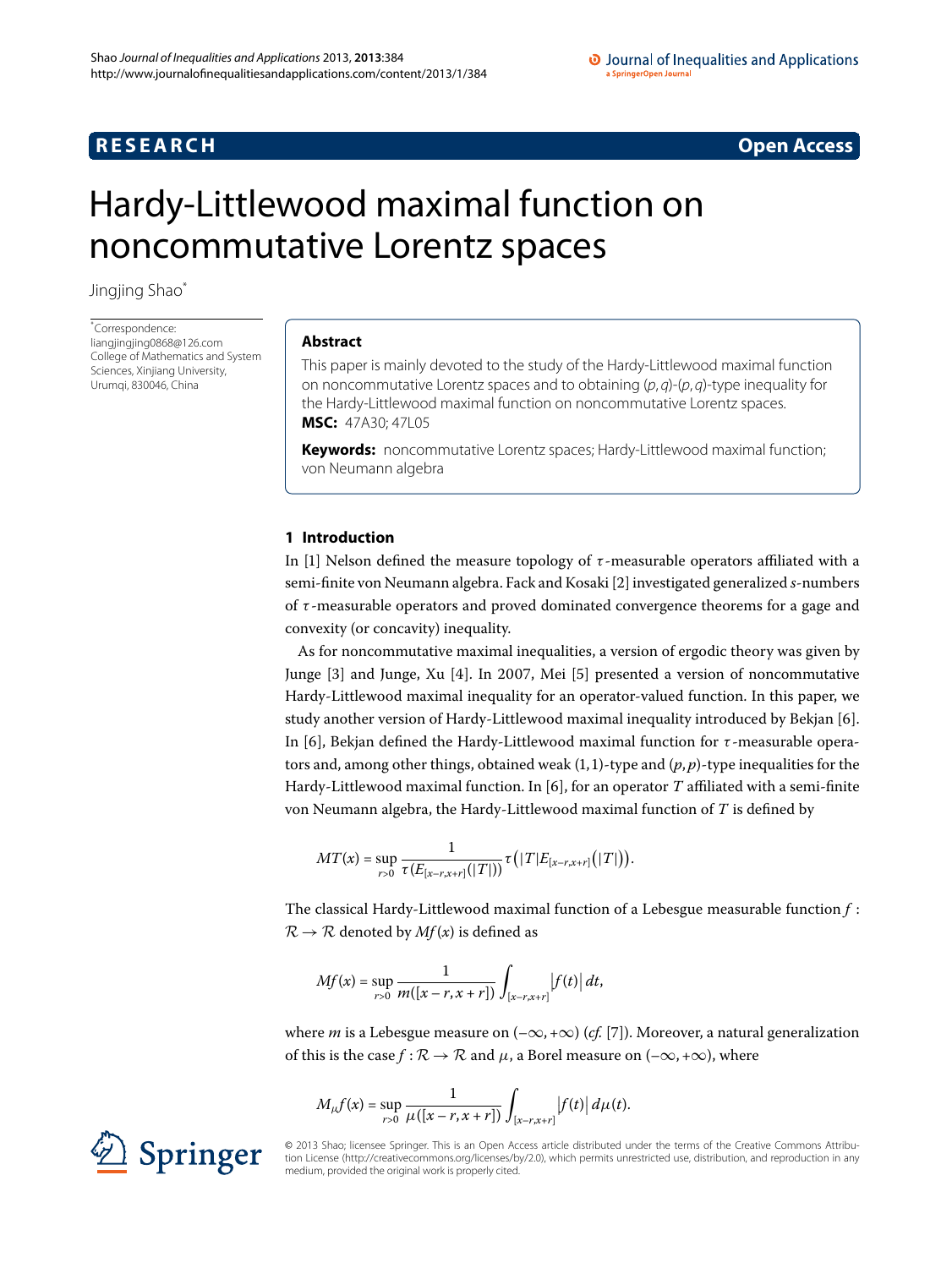As discussed by Bekjan in [6], let  $\mu(A) = \tau(E_A(|T|))$ , where *A* is a Borel subset of  $(-\infty, +\infty)$ . Then  $\mu$  is a Borel measure and

$$
MT(x) = \sup_{r>0} \frac{1}{\mu([x-r,x+r])} \int_{[x-r,x+r]} t \, d\mu(t),
$$

*i.e.*, *MT*(*x*) is the Hardy-Littlewood maximal function  $M_{\mu}f(x)$  of  $f : \mathcal{R} \to \mathcal{R}$  defined by

$$
f(t) = \begin{cases} t, & t \in \sigma(|T|), \\ 0, & t \notin \sigma(|T|), \end{cases}
$$
 (1.1)

with respect to *μ*.

In view of spectral theory,  $|T|$  is represented as

$$
|T| = \int_{\sigma(|T|)} t \, dE_t,\tag{1.2}
$$

and  $MT(|T|)$  is represented as  $MT(x)$ . Thus, for *T*,  $MT(|T|)$  is considered as the operator analogue of the Hardy-Littlewood maximal function in the classical case. Therefore, roughly speaking,  $MT(|T|)$  stands in relation to *T* as  $Mf(x)$  stands in relation to *f* in classical analysis.

<span id="page-1-0"></span>In this paper, we study the Hardy-Littlewood maximal function on noncommutative Lorentz spaces. By primarily adapting the techniques in [8[\]](#page-7-7), we obtain the  $(p, q)$ - $(p, q)$ type inequality for the Hardy-Littlewood maximal function on noncommutative Lorentz spaces.

The remainder of this paper is organized as follows. Section 2 consists of some notations and preliminaries, including the noncommutative Lorentz spaces and their properties. In Section 3, we present the main result of this paper.

## **2 Preliminaries**

Throughout the paper, let  $\mathcal M$  be a finite von Neumann algebra acting on the Hilbert space H with a normal faithful tracial state  $τ$ , and  $C$  will be a numerical constant not necessarily the same in each instance. The identity in M is denoted by 1, and we denote by  $\mathcal{M}_{\text{proj}}$  the lattice of (orthogonal) projections in M. A linear operator  $T : dom(T) \rightarrow H$ , with domain dom(*T*)  $\subseteq$  *H*, is said to be affiliated with *M* if  $uT = Tu$  for all unitary *u* in the commutant  $\mathcal{M}'$  of  $\mathcal{M}$ . The closed densely defined linear operator *T* affiliated with  $\mathcal{M}$  is called *τ* -measurable if for every  $\epsilon > 0$  there exists an orthogonal projection  $P \in \mathcal{M}_{\text{proj}}$  such that  $P(H) \subseteq \text{dom}(T)$  and  $\tau(1 - P) < \epsilon$ . The collection of all  $\tau$ -measurable operators is denoted by  $\widetilde{M}$ . With the sum and product defined as the respective closures of the algebraic sum and product,  $\widetilde{\mathcal{M}}$  is an  $*$ -algebra. For a positive self-adjoint operator  $T$  affiliated with  $\mathcal{M}$ , we set

$$
\tau(T) = \sup_n \tau\left(\int_0^n \lambda \, dE_\lambda\right) = \int_0^\infty \lambda \, d\tau(E_\lambda),
$$

where  $T = \int_0^\infty \lambda \, dE_\lambda$  is the spectral decomposition of *T*.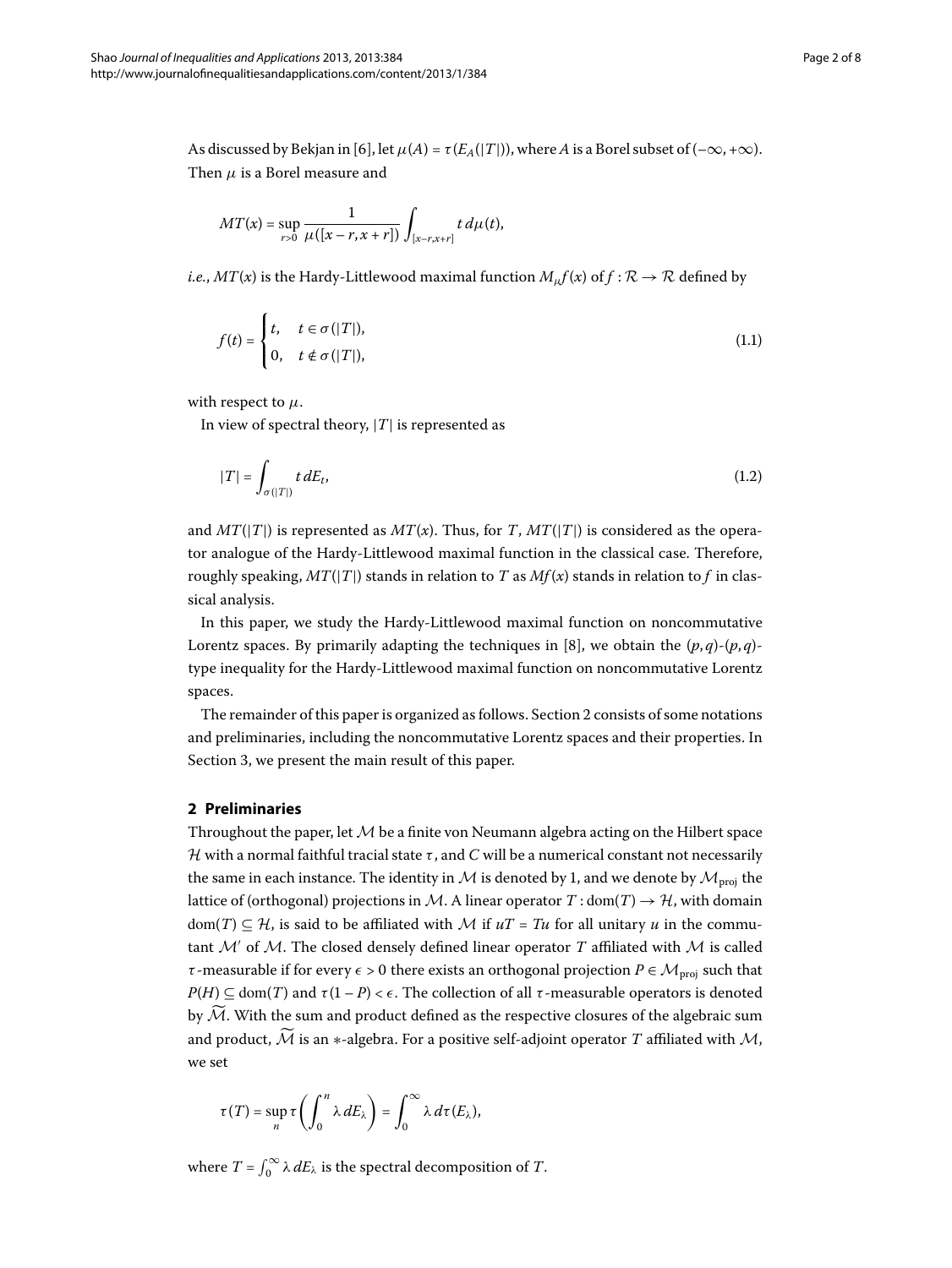Let *T* be a *τ*-measurable operator and  $t > 0$ . The '*t*th singular number (or generalized *s*-number) of *T*' is defined by

$$
\mu_t(T) = \inf \{ \| TE \| : E \in \mathcal{M}_{\text{proj}}, \tau(1 - E) \le t \}.
$$

By Proposition 2.2 of  $[2]$  $[2]$ , we have

$$
\mu_t(T)=\inf\big\{s\geq 0:\lambda_s(T)\leq t\big\}\quad (t>0),
$$

where  $\lambda_s(T) = \tau(E_{(s,\infty)}(|T|))$  ( $s \ge 0$ ) and  $E_{(s,\infty)}(|T|)$  is the spectral projection of |*T*| corresponding to the interval  $(s, \infty)$ . The reader is referred to [\[](#page-7-1)2] for basic properties and detailed information on generalized *s*-numbers and the distribution function of *τ* -measurable operators.

**Definition 2.1** (See, *e.g.*, [9[\]](#page-7-8)) Let *T* be a  $\tau$ -measurable operator affiliated with a finite von Neumann algebra *M*, and let  $0 < p, q \le \infty$ . Define

$$
||T||_{L^{p,q}(\mathcal{M})} = \begin{cases} (\int_0^\infty (t^{\frac{1}{p}} \mu_t(T))^q \frac{dt}{t})^{\frac{1}{q}} & \text{if } q < \infty, \\ \sup_{t>0} t^{\frac{1}{p}} \mu_t(T) & \text{if } q = \infty. \end{cases}
$$
(2.1)

<span id="page-2-1"></span>The set of all  $T \in \widetilde{\mathcal{M}}$  with  $\|T\|_{L^{p,q}(\mathcal{M})} < \infty$  is called the noncommutative Lorentz space, denoted by  $L^{p,q}(\mathcal{M})$  with indices *p* and *q*.

For convenience, we need the following Hardy inequalities in [\[](#page-7-9)10].

**Lemma 2.2** *If*  $q \ge 1, r > 0$  *and*  $f \ge 0$ *, then* 

$$
\left(\int_0^\infty \left[\int_0^t f(y) dy\right]^q t^{-r-1} dt\right)^{\frac{1}{q}} \leq \frac{q}{r} \left(\int_0^\infty \left[yf(y)\right]^q y^{-r-1}\right)^{\frac{1}{q}}
$$

<span id="page-2-0"></span>*and*

$$
\left(\int_0^\infty \left[\int_t^\infty f(y)\,dy\right]^q t^{r-1}\,dt\right)^{\frac{1}{q}} \leq \frac{q}{r}\left(\int_0^\infty \left[yf(y)\right]^q y^{r-1}\right)^{\frac{1}{q}}.
$$

**Lemma 2.3** Let  $0 < r_2 < p < \infty$  and  $0 < q, s < \infty$ , then

$$
L^{p,q}(\mathcal{M})\subset L^{r_2,s}(\mathcal{M}).
$$

Let  $L_{\text{loc}}(\mathcal{M}; \tau)$  be the set of all  $\tau$ -measurable operators such that

$$
\tau\big(|T|E_I(|T|)\big)<+\infty
$$

for all bounded intervals  $I \subset [0, +\infty)$ .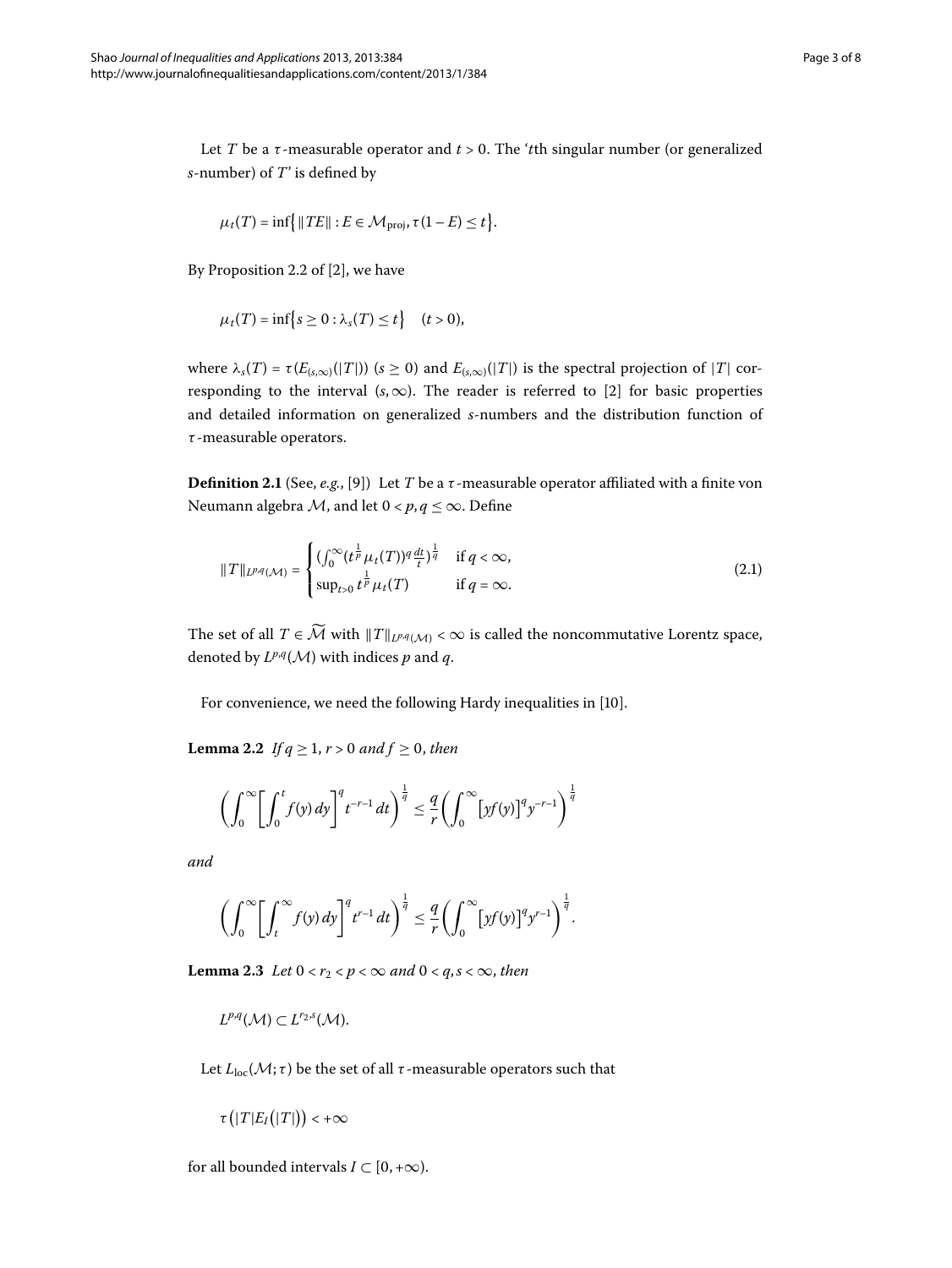<span id="page-3-1"></span>**Definition 2.4** (See, *e.g.*, [6]) Let  $T \in L_{loc}(\mathcal{M}; \tau)$ , the maximal function of *T* is defined by

$$
MT(x) = \sup_{r>0} \frac{1}{\tau(E_{[x-r,x+r]}(|T|))} \tau(|T|E_{[x-r,x+r]}(|T|))
$$

(let  $\frac{0}{0}$  = 0). *M* is called the Hardy-Littlewood maximal operator.

<span id="page-3-4"></span><span id="page-3-0"></span>**Remark 2.5** By the introduction of [6], we know that  $MT(T|T)$  is represented as  $MT(x)$ . Hence, for  $T \in L_{loc}(\mathcal{M}; \tau)$ ,  $MT(|T|)$  is considered as the operator analogue of the Hardy-Littlewood maximal function in the classical case. Therefore, roughly speaking, *MT*(|*T*|) stands in relation to *T* as  $Mf(x)$  stands in relation to *f* in classical analysis. Also, in [6], it was proved that  $MT(|T|)$  defined in Definition 2[.](#page-3-1)4 was weak (1,1)-type and  $(p, p)$ -type. We refer the readers to [6] for more details and basic properties of  $MT(|T|)$ .

# **3 Main result**

**Lemma 3.1** Let  $0 < q < \infty$ ,  $1 \leq p, p_0, p_1 < \infty$  and  $p_0 \neq p_1$  such that

$$
\frac{1}{p} = \frac{1-\theta}{p_0} + \frac{\theta}{p_1} \quad \text{for some } 0 < \theta < 1.
$$

*Assume that* M *has no minimal projection*, *then there exists a constant C such that* ∀*T* ∈ *<sup>L</sup><sup>p</sup>*,*<sup>q</sup>*(M) *we have*

<span id="page-3-3"></span><span id="page-3-2"></span>
$$
||MT||_{p,q} \le C||T||_{p,q}.\tag{3.1}
$$

*Proof* We assume that  $p_0 < p_1$ [.](#page-2-0) Theorem 2 of [6] and Lemma 2.3 imply that

$$
||MT||_{p_0,\infty} \le ||MT||_{p_0} \le C||T||_{p_0} \le C||T||_{p_0,m} \tag{3.2}
$$

and

$$
||MT||_{p_1,\infty} \le ||MT||_{p_1} \le C||T||_{p_1} \le C||T||_{p_1,m},\tag{3.3}
$$

where  $m = \frac{1}{2} \min(1, q)$ .

By Lemma 1.8 of [\[](#page-7-10)11], for all  $t \in (0, 1)$ , we can take  $P \in \mathcal{M}_{\text{proj}}$  such that  $P|T| = |T|P$  and  $\tau(P) = t$ . Set  $T_1 = |T|P$ ,  $T_2 = |T| - T_1$ , it is easy to check that  $T_1 \in L^{p_0,m}(\mathcal{M})$  and  $T_2 \in L^{p_0,m}(\mathcal{M})$  $L^{p_1,m}(\mathcal{M})$ . Indeed, we see that  $\mu_v(T_1) = \mu_v(|T|P) = \mu_v(T)\chi_{[0,t]}$  and  $\mu_v(T_2) = \mu_v(|T|P^{\perp}) =$  $\mu_{v+t}(T)$ . Thus we obtain

$$
||T_{1}||_{p_{0},m}^{m} = \int_{0}^{\infty} \nu^{\frac{m}{p_{0}}-1} \mu_{\nu} (|T|P)^{m} d\nu = \int_{0}^{t} \nu^{\frac{m}{p_{0}}-1} \mu_{\nu} (T)^{m} d\nu
$$
  

$$
= \int_{0}^{t} (\nu^{\frac{1}{p}} \mu_{\nu} (T))^{m} \nu^{\frac{m}{p_{0}}-\frac{m}{p}-1} d\nu
$$
  

$$
\leq ||T||_{p,\infty}^{m} \int_{0}^{t} \nu^{\frac{m}{p_{0}}-\frac{m}{p}-1} d\nu
$$
  

$$
\leq \left(\frac{q}{p}\right)^{\frac{m}{q}} ||T||_{p,q}^{m} \frac{1}{\frac{m}{p_{0}}-\frac{m}{p}} t^{\frac{m}{p_{0}}-\frac{m}{p}} < \infty
$$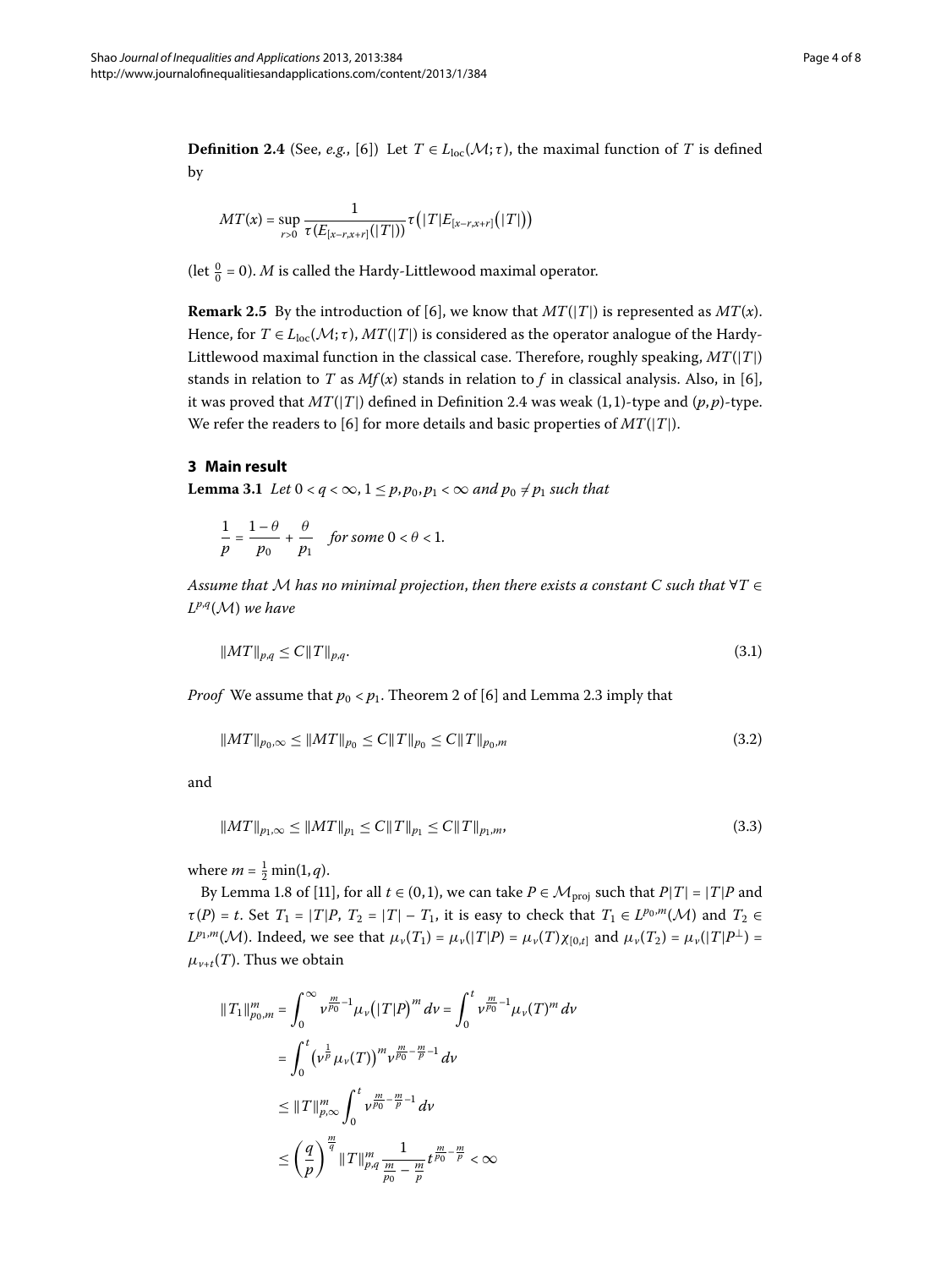and

$$
||T_{2}||_{p_{1},m}^{m} = \int_{0}^{\infty} v^{\frac{m}{p_{1}}-1} \mu_{\nu} (|T|P^{\perp})^{m} d\nu = \int_{0}^{\infty} v^{\frac{m}{p_{1}}-1} \mu_{\nu+t}(T)^{m} d\nu
$$
  
\n
$$
\leq \int_{0}^{t} v^{\frac{m}{p_{1}}-1} \mu_{t}(T)^{m} d\nu + \int_{t}^{\infty} v^{\frac{m}{p_{1}}-1} \mu_{\nu}(T)^{m} d\nu
$$
  
\n
$$
\leq \frac{p_{1}}{m} t^{\frac{m}{p_{1}}} \mu_{t}(T)^{m} + \sup_{\nu>t} (v^{\frac{1}{p}} \mu_{\nu}(T))^{m} \int_{t}^{\infty} v^{\frac{m}{p_{1}}-\frac{m}{p}-1} d\nu
$$
  
\n
$$
= \frac{p_{1}}{m} t^{\frac{m}{p_{1}}} \mu_{t}(T)^{m} + ||T||_{p,\infty}^{m} \frac{1}{\frac{m}{p}-\frac{m}{p_{1}}} t^{\frac{m}{p_{1}}-\frac{m}{p}}
$$
  
\n
$$
\leq \frac{p_{1}}{m} t^{\frac{m}{p_{1}}-\frac{m}{p}} \left( \sup_{t>0} t^{\frac{1}{p}} \mu_{t}(T) \right)^{m} + \left( \frac{q}{p} \right)^{\frac{m}{q}} \frac{1}{\frac{m}{p}-\frac{m}{p_{1}}} t^{\frac{m}{p_{1}}-\frac{m}{p}} ||T||_{p,q}^{m}
$$
  
\n
$$
= \left[ \left( \frac{q}{p} \right)^{\frac{m}{q}} t^{\frac{m}{p_{1}}-\frac{m}{p}} \left( \frac{p_{1}}{m} + \frac{1}{\frac{m}{p}-\frac{m}{p_{1}}} \right) \right] ||T||_{p,q}^{m} < \infty.
$$

Since

$$
\frac{1}{\tau(E_{[x-r,x+r]}(|T|))}\tau(|T|E_{[x-r,x+r]}(|T|))
$$
\n
$$
\leq \frac{1}{\tau(E_{[x-r,x+r]}(|T|))}\tau(|T|PE_{[x-r,x+r]}(|T|))
$$
\n
$$
+\frac{1}{\tau(E_{[x-r,x+r]}(|T|))}\tau(|T|P^{\perp}E_{[x-r,x+r]}(|T|))
$$
\n
$$
=\frac{1}{\tau(E_{[x-r,x+r]}(|T|))}\tau(|T_1|E_{[x-r,x+r]}(|T_1|))
$$
\n
$$
+\frac{1}{\tau(E_{[x-r,x+r]}(|T|))}\tau(|T_2|E_{[x-r,x+r]}(|T_2|))
$$
\n
$$
\leq \frac{1}{\tau(E_{[x-r,x+r]}(|T_1|))}\tau(|T_1|E_{[x-r,x+r]}(|T_1|))
$$
\n
$$
+\frac{1}{\tau(E_{[x-r,x+r]}(|T_2|))}\tau(|T_2|E_{[x-r,x+r]}(|T_2|)),
$$

taking supremum, we get

$$
MT(x) \leq MT_1(x) + MT_2(x),
$$

which implies that

$$
||MT||_{p,q} \leq C\big(||MT_1||_{p,q} + ||MT_2||_{p,q}\big).
$$

We estimate each term separately. For the first term, using  $(3.2)$  we get

$$
\begin{aligned} \|MT_1\|_{p,q} &= \left\{ \int_0^\infty t^{\frac{q}{p}} \big(\mu_t(MT_1)\big)^q \frac{dt}{t} \right\}^{\frac{1}{q}} \\ &= \left\{ \int_0^\infty t^{\frac{q}{p} - \frac{q}{p_0}} \big(t^{\frac{1}{p_0}} \mu_t(MT_1)\big)^q \frac{dt}{t} \right\}^{\frac{1}{q}} \end{aligned}
$$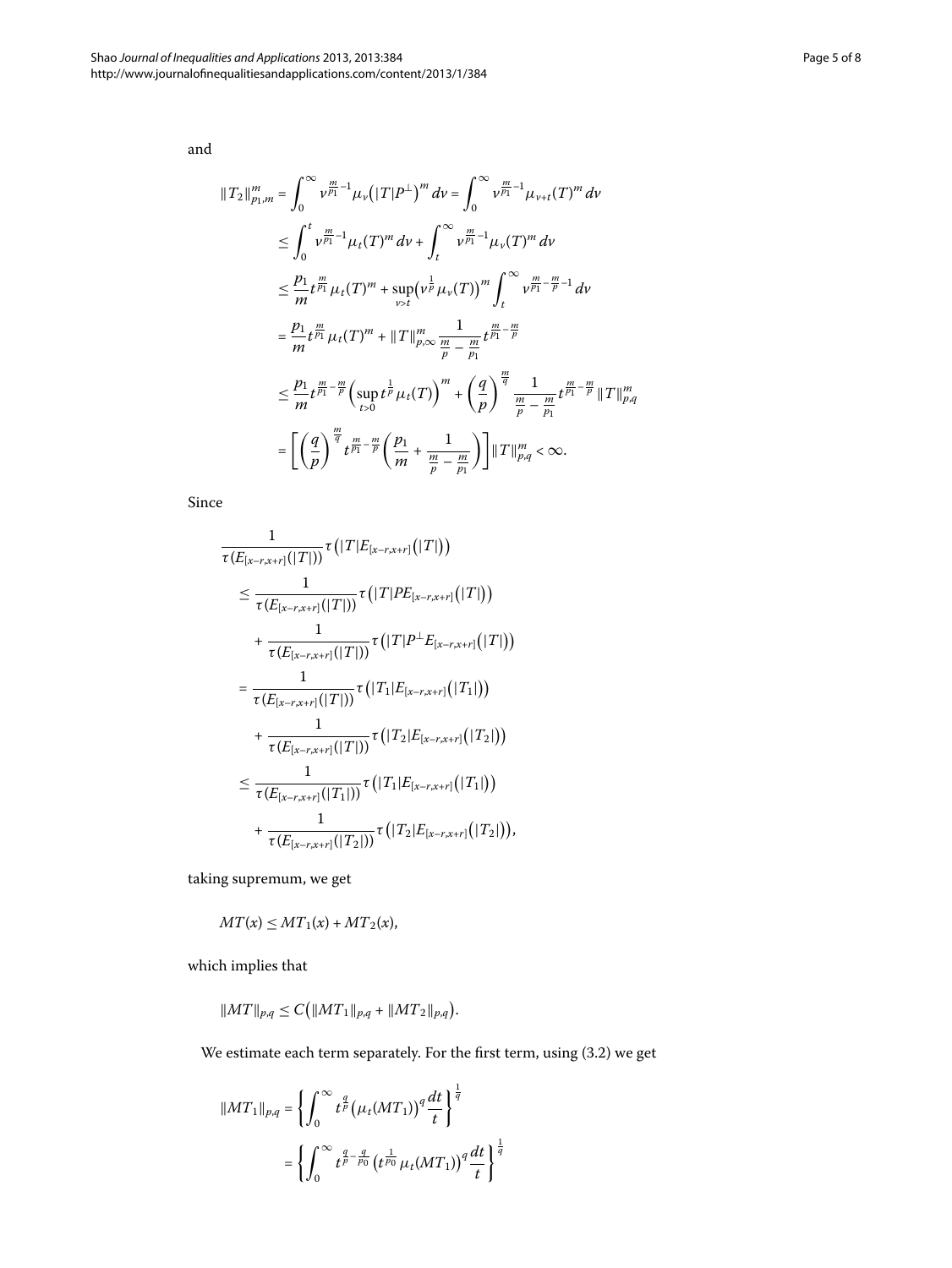$$
\leq C \left\{ \int_0^\infty t^{q(\frac{1}{p} - \frac{1}{p_0})} \|T_1\|_{p_0, m}^q \frac{dt}{t} \right\}^{\frac{1}{q}} \n= C \left\{ \left[ \int_0^\infty t^{-q(\frac{1}{p_0} - \frac{1}{p}) - 1} \left( \int_0^t \nu_{p_0}^{\frac{m}{p_0} - 1} \mu_\nu(T)^m \, d\nu \right)^{\frac{q}{m}} \, dt \right\}^{\frac{m}{q}} \right\}^{\frac{1}{m}}.
$$

After replacing *r* and *q* respectively with  $q(\frac{1}{p_0} - \frac{1}{p})$  and  $\frac{q}{m}$  in the first inequality in Lemma 2.2, we see that the last expression is estimated as follows:

$$
\leq \frac{C}{(\frac{m}{p_0} - \frac{m}{p_1})^{\frac{1}{m}}} \left\{ \int_0^\infty \left[ \nu \cdot \nu^{\frac{m}{p_0} - 1} \cdot \mu_\nu(T)^m \right]^{\frac{q}{m}} \cdot \nu^{-q(\frac{1}{p_0} - \frac{1}{p}) - 1} d\nu \right\}^{\frac{1}{q}}
$$
  
=  $C \left( \int_0^\infty \nu^{\frac{q}{p} - 1} \mu_\nu(T)^q d\nu \right)^{\frac{1}{q}}$   
=  $C || T ||_{p,q}$ ,

*i[.](#page-3-3)e.*,  $||MT_1||_{p,q} \leq C||T||_{p,q}$ . To estimate the second term, by applying (3.3) we obtain

$$
||MT_{2}||_{p,q} = \left\{ \int_{0}^{\infty} t^{\frac{q}{p}} (\mu_{t}(MT_{2}))^{q} \frac{dt}{t} \right\}^{\frac{1}{q}}
$$
  
\n
$$
= \left\{ \int_{0}^{\infty} t^{\frac{q}{p} - \frac{q}{p_{1}}} (t^{\frac{1}{p_{1}}} \mu_{t}(MT_{2}))^{q} \frac{dt}{t} \right\}^{\frac{1}{q}}
$$
  
\n
$$
\leq C \left\{ \int_{0}^{\infty} t^{q(\frac{1}{p} - \frac{1}{p_{1}})} ||T_{2}||_{p_{1},m}^{q} \frac{dt}{t} \right\}^{\frac{1}{q}}
$$
  
\n
$$
= C \left\{ \left[ \int_{0}^{\infty} t^{q(\frac{1}{p} - \frac{1}{p_{1}}) - 1} \left( \int_{0}^{\infty} v^{\frac{m}{p_{1}} - 1} \mu_{v}(T_{2})^{m} dv \right)^{\frac{q}{m}} dt \right]^{\frac{m}{q}} \right\}^{\frac{1}{m}}
$$
  
\n
$$
\leq C \left\{ \int_{0}^{\infty} t^{q(\frac{1}{p} - \frac{1}{p_{1}}) - 1} \left( \int_{0}^{t} v^{\frac{m}{p_{1}} - 1} \mu_{t}(T)^{m} dv \right)^{\frac{q}{m}} dt \right\}^{\frac{1}{q}}
$$
  
\n
$$
+ C \left\{ \left[ \int_{0}^{\infty} t^{q(\frac{1}{p} - \frac{1}{p_{1}}) - 1} \left( \int_{t}^{\infty} v^{\frac{m}{p_{1}} - 1} \mu_{v}(T)^{m} dv \right)^{\frac{q}{m}} dt \right\}^{\frac{q}{q}} \right\}^{\frac{m}{q}}
$$

For the second term  $\{[\int_0^\infty t^{q(\frac{1}{p}-\frac{1}{p_1})-1}(\int_t^\infty v^{\frac{m}{p_1}-1}\mu_v(T)^m\,dv)^{\frac{q}{m}}\,dt]^{\frac{m}{q}}\}^{\frac{1}{m}}$ , replace  $r$  and  $q$  respectively with  $q(\frac{1}{p} - \frac{1}{p_1})$  and  $\frac{q}{m}$  in the second inequality in Lemma 2.2, and we estimate the last expression as follows:

$$
\leq C \left\{ \frac{p_1}{m} \mu_t(T)^q \int_0^\infty t^{\frac{q}{p}-1} dt \right\}^{\frac{1}{q}} + C \left\{ \int_0^\infty \left[ \nu \cdot \nu^{\frac{m}{p_1}-1} \cdot \mu_v(T)^m \right]^{\frac{q}{m}} \nu^{q(\frac{1}{p}-\frac{1}{p_1})-1} dv \right\}^{\frac{1}{q}}
$$
  
= 
$$
C \left\{ \frac{p_1}{m} \mu_t(T)^q \int_0^\infty t^{\frac{q}{p}-1} dt \right\}^{\frac{1}{q}} + C ||T||_{p,q}
$$
  
\$\leq C ||T||\_{p,q}\$,

*i.e.*,  $||MT_2||_{p,q} \leq C||T||_{p,q}$ .

For the case of  $p_0 > p_1$ , we may simply reverse the roles of  $p_0$  and  $p_1$  in the above proof.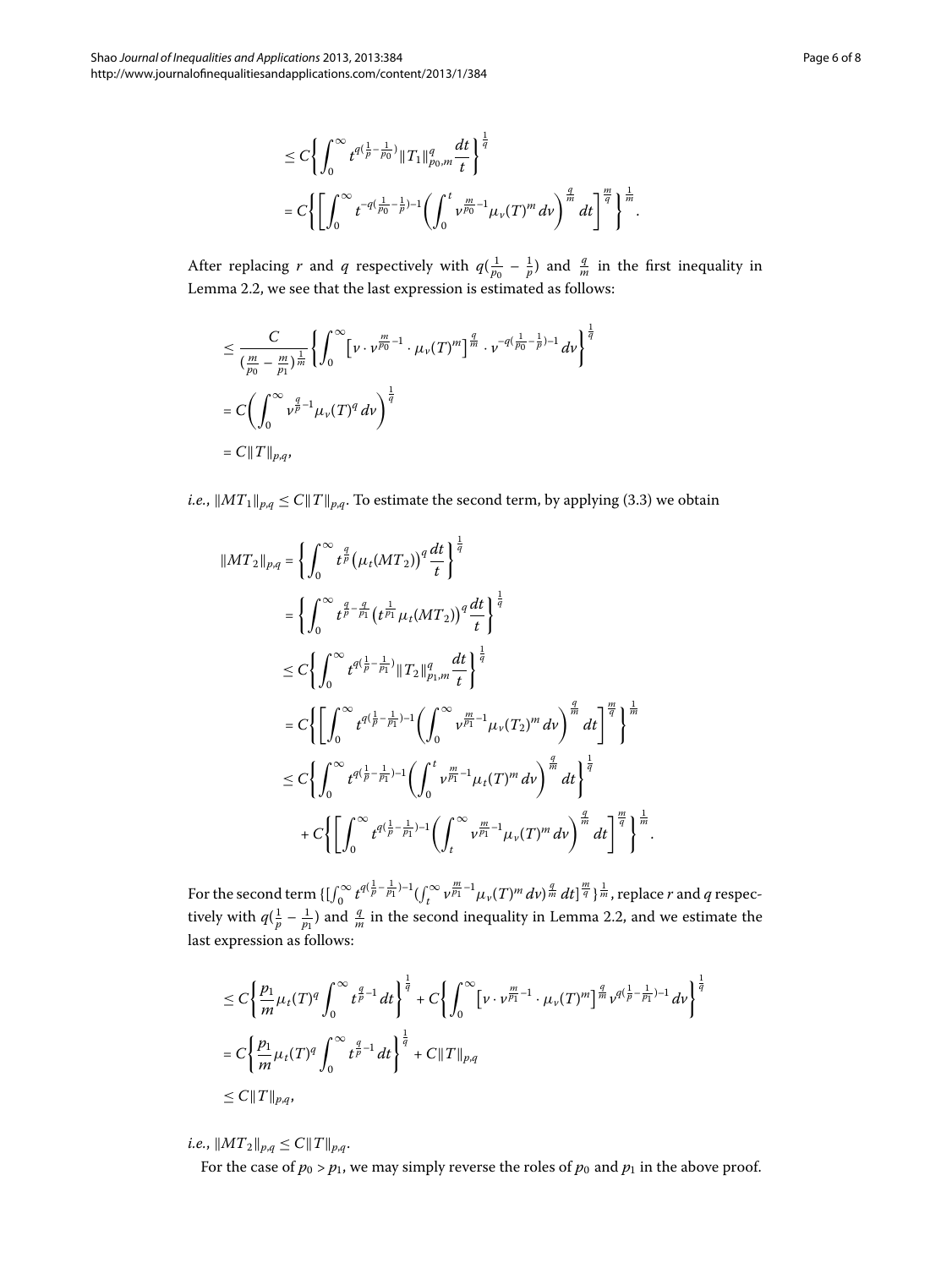We have now shown that

$$
||MT||_{p,q} \le C||T||_{p,q}.
$$

**Theorem 3.2** Let  $0 < q < \infty$ ,  $1 \le p, p_0, p_1 < \infty$  and  $p_0 \ne p_1$  be such that

$$
\frac{1}{p} = \frac{1-\theta}{p_0} + \frac{\theta}{p_1} \quad \text{for some } 0 < \theta < 1.
$$

*Assume that* M *has minimal projections*, *then there exists a constant C such that for all*  $T \in L^{p,q}(\mathcal{M})$  *we have* 

$$
||MT||_{p,q} \leq C||T||_{p,q}.
$$

*Proof* Since M has minimal projections, we consider the von Neumann algebra tensor product  $M\overline{\otimes} L^{\infty}([0,1]; dm)$  denoted by  $\overline{M}$ , equipped with the tensor product trace  $\tau\otimes$ *dm*, where *dm* is the Lebesgue measure on [0,1], then  $\overline{M}$  has no minimal projection.

Let  $|T| = \int_{\sigma(|T|)} \lambda \, dE_{\lambda}(|T|)$  be the spectral decomposition of *T*. Since

$$
\sigma(|T|) = \sigma(|T| \otimes 1),
$$

we have

$$
|T\otimes 1|=|T|\otimes 1=\int_{\sigma(|T|)}\lambda\,d\big(E_{\lambda}\big(|T|\big)\otimes 1\big)=\int_{\sigma(|T|\otimes 1)}\lambda\,d\big(E_{\lambda}\big(|T|\big)\otimes 1\big).
$$

It is easy to check that  $E_\lambda(|T|) \otimes 1$  is a spectral series for each  $\lambda \geq 0$ . Hence, for any interval

$$
I\subset \sigma(|T|)=\sigma(|T\otimes 1|)=\sigma(|T|\otimes 1),
$$

by the uniqueness of the spectral decomposition, we see that

$$
E_I(|T\otimes 1|)=E_I(|T|)\otimes 1.
$$

For  $\forall r > 0$ , since

$$
\tau\big(E_{[x-r,x+r]}\big(|T|\big)\big)=\int_0^1\tau\big(E_{[x-r,x+r]}\big(|T|\big)\big)\,dm=\tau\otimes dm\big(E_{[x-r,x+r]}\big(|T|\big)\otimes 1\big)
$$

and

$$
\tau \otimes dm(|T \otimes 1|E_{[x-r,x+r]}(|T|) \otimes 1)
$$
\n
$$
= \tau \otimes dm\{(|T \otimes 1|E_{[x-r,x+r]}(|T|) \otimes 1)^{*}(|T \otimes 1|E_{[x-r,x+r]}(|T|) \otimes 1)\}^{\frac{1}{2}}
$$
\n
$$
= \tau \otimes dm\{ (E_{[x-r,x+r]}(|T|) \otimes 1)^{*} | T \otimes 1 | (|T \otimes 1|E_{[x-r,x+r]}(|T|) \otimes 1) \}^{\frac{1}{2}}
$$
\n
$$
= \tau \otimes dm\{ (E_{[x-r,x+r]}(|T|) \otimes 1) | T \otimes 1 |^{2}E_{[x-r,x+r]}(|T|) \otimes 1 \}^{\frac{1}{2}}
$$